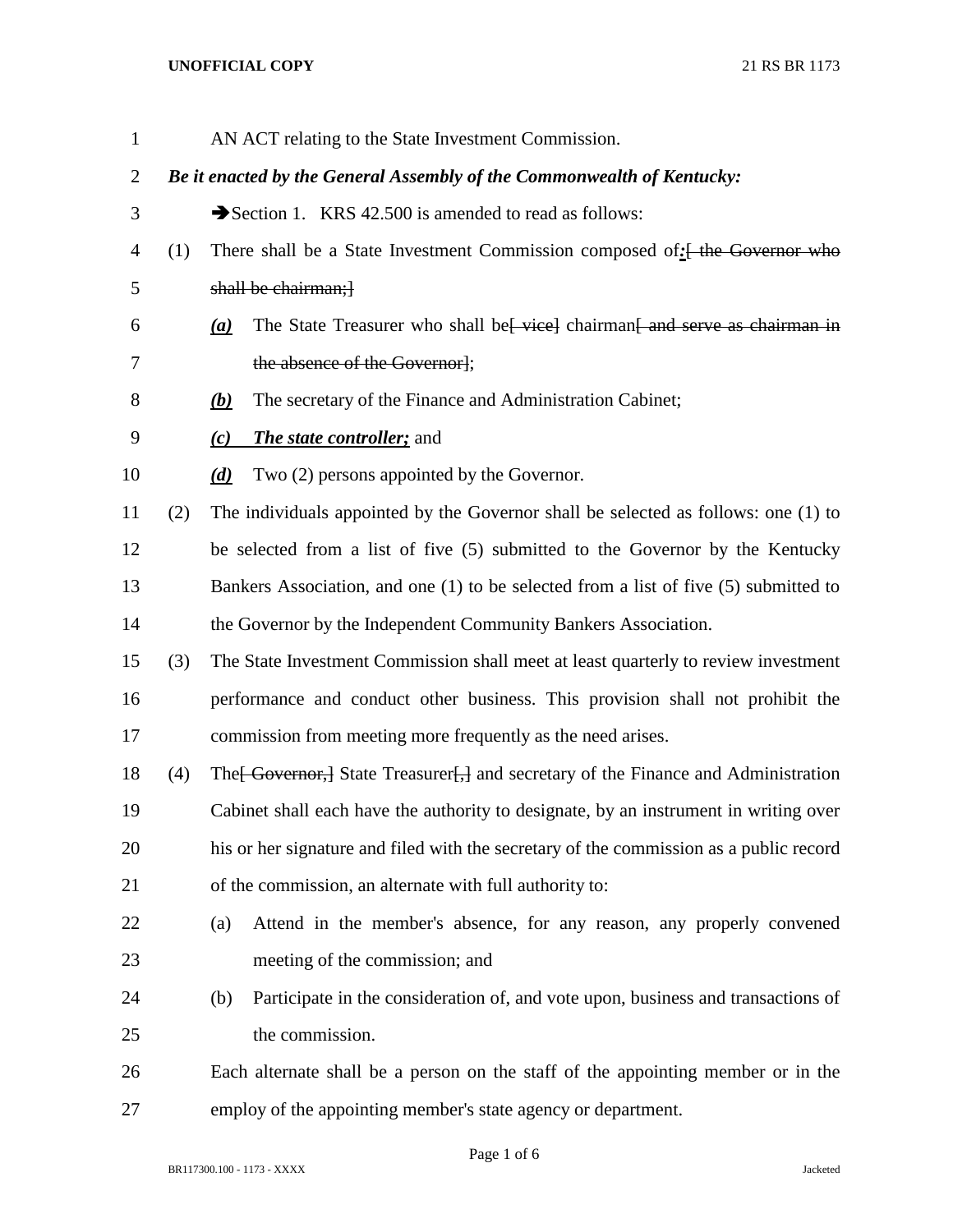## **UNOFFICIAL COPY** 21 RS BR 1173

(5) Any designation of an alternate may, at the appointing member's direction:

- (a) Be limited upon the face of the appointing instrument to be effective for only a specific meeting or specified business;
- (b) Be shown on the face of the appointing instrument to be a continuing designation, for a period of no more than four (4) years, whenever the appointing member is unable to attend; or
- (c) Be revoked at any time by the appointing member in an instrument in writing, over his or her signature, filed with the secretary of the commission as a public record of the commission.

 (6) Any person transacting business with, or materially affected by, the business of the commission may accept and rely upon a joint certificate of the secretary of the commission and any member of the commission concerning the designation of any alternate, the time and scope of the designation, and, if it is of a continuing nature, whether and when the designation has been revoked. The joint certificate shall be made and delivered to the person requesting it within a reasonable time after it has been requested in writing, with acceptable identification of the business or transaction to which it refers and the requesting person's interest in the business or transaction.

- (7) Any three (3) persons who are members of the commission or alternates authorized under subsections (4) and (5) of this section shall constitute a quorum and may, by majority vote, transact any business of the commission. Any three (3) members of 22 the commission may call a meeting.
- (8) The provisions of KRS 61.070 shall not apply to members of the commission.
- (9) The commission shall have authority and may, if in its opinion the cash in the State Treasury is in excess of the amount required to meet current expenditures, invest any and all of the excess cash in:
- (a) Obligations and contracts for future delivery of obligations backed by the full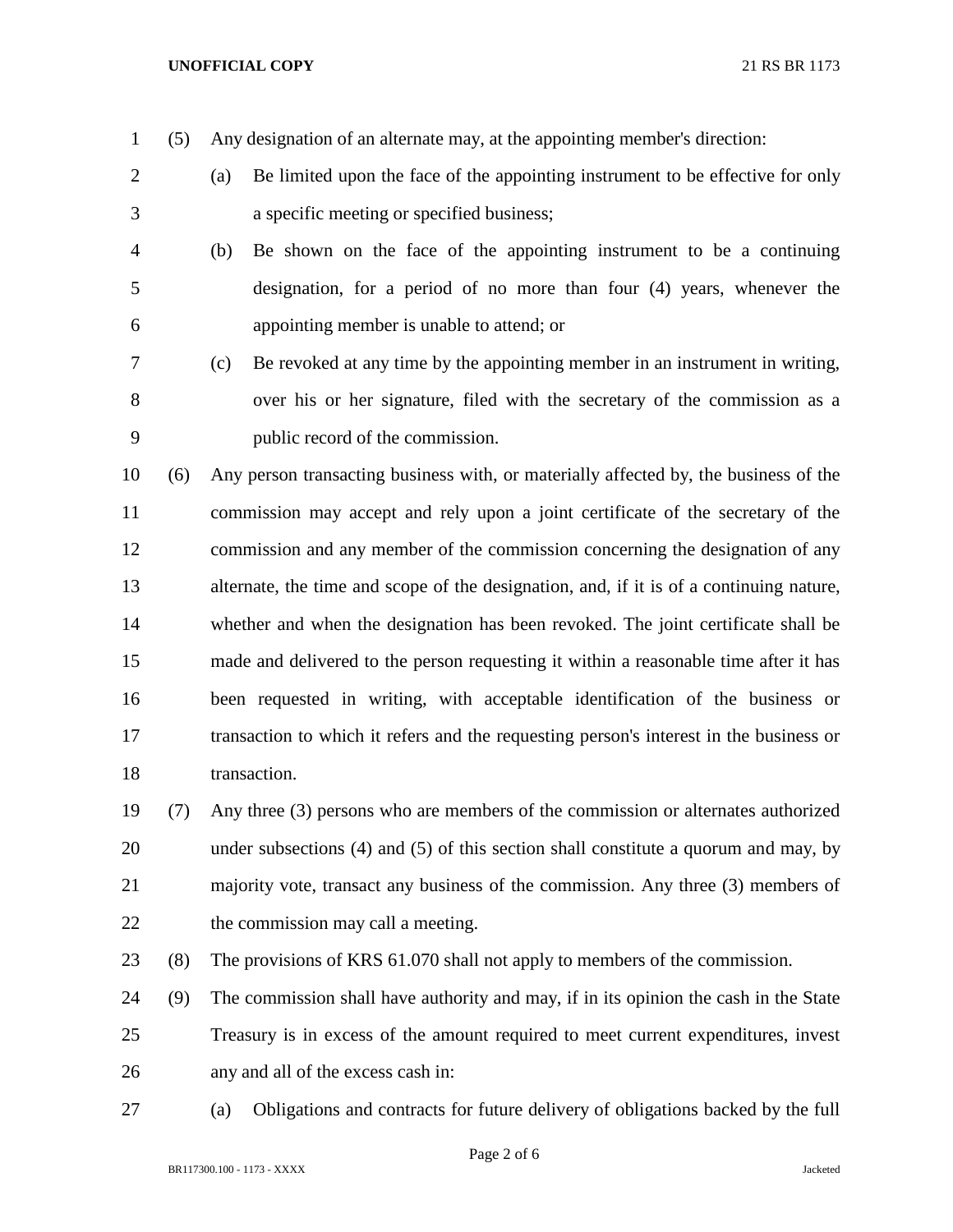| $\mathbf{1}$   |     | faith and credit of the United States or a United States government agency,        |
|----------------|-----|------------------------------------------------------------------------------------|
| $\overline{2}$ |     | including but not limited to:                                                      |
| 3              |     | <b>United States Treasury;</b><br>1.                                               |
| 4              |     | 2.<br>Export-Import Bank of the United States;                                     |
| 5              |     | 3.<br>Farmers Home Administration;                                                 |
| 6              |     | 4.<br>Government National Mortgage Corporation; and                                |
| 7              |     | 5.<br>Merchant Marine bonds;                                                       |
| 8              | (b) | Obligations of any corporation of the United States government or                  |
| 9              |     | government-sponsored enterprise, including but not limited to:                     |
| 10             |     | 1.<br>Federal Home Loan Mortgage Corporation;                                      |
| 11             |     | 2.<br><b>Federal Farm Credit Banks:</b>                                            |
| 12             |     | <b>Bank for Cooperatives;</b><br>a.                                                |
| 13             |     | Federal Intermediate Credit Banks; and<br>b.                                       |
| 14             |     | Federal Land Banks;<br>c.                                                          |
| 15             |     | 3.<br>Federal Home Loan Banks;                                                     |
| 16             |     | Federal National Mortgage Association; and<br>4.                                   |
| 17             |     | 5.<br>Tennessee Valley Authority obligations;                                      |
| 18             | (c) | Collateralized or uncollateralized certificates of deposit, issued by banks rated  |
| 19             |     | in one $(1)$ of the three $(3)$ highest categories by a nationally recognized      |
| 20             |     | statistical rating organization or other interest-bearing accounts in depository   |
| 21             |     | institutions chartered by this state or by the United States, except for shares in |
| 22             |     | mutual savings banks;                                                              |
| 23             | (d) | Bankers acceptances for banks rated in the highest short-term category by a        |
| 24             |     | nationally recognized statistical rating organization;                             |
| 25             | (e) | Commercial paper rated in the highest short-term category by a nationally          |
| 26             |     | recognized statistical rating organization;                                        |
| 27             | (f) | Securities issued by a state or local government, or any instrumentality or        |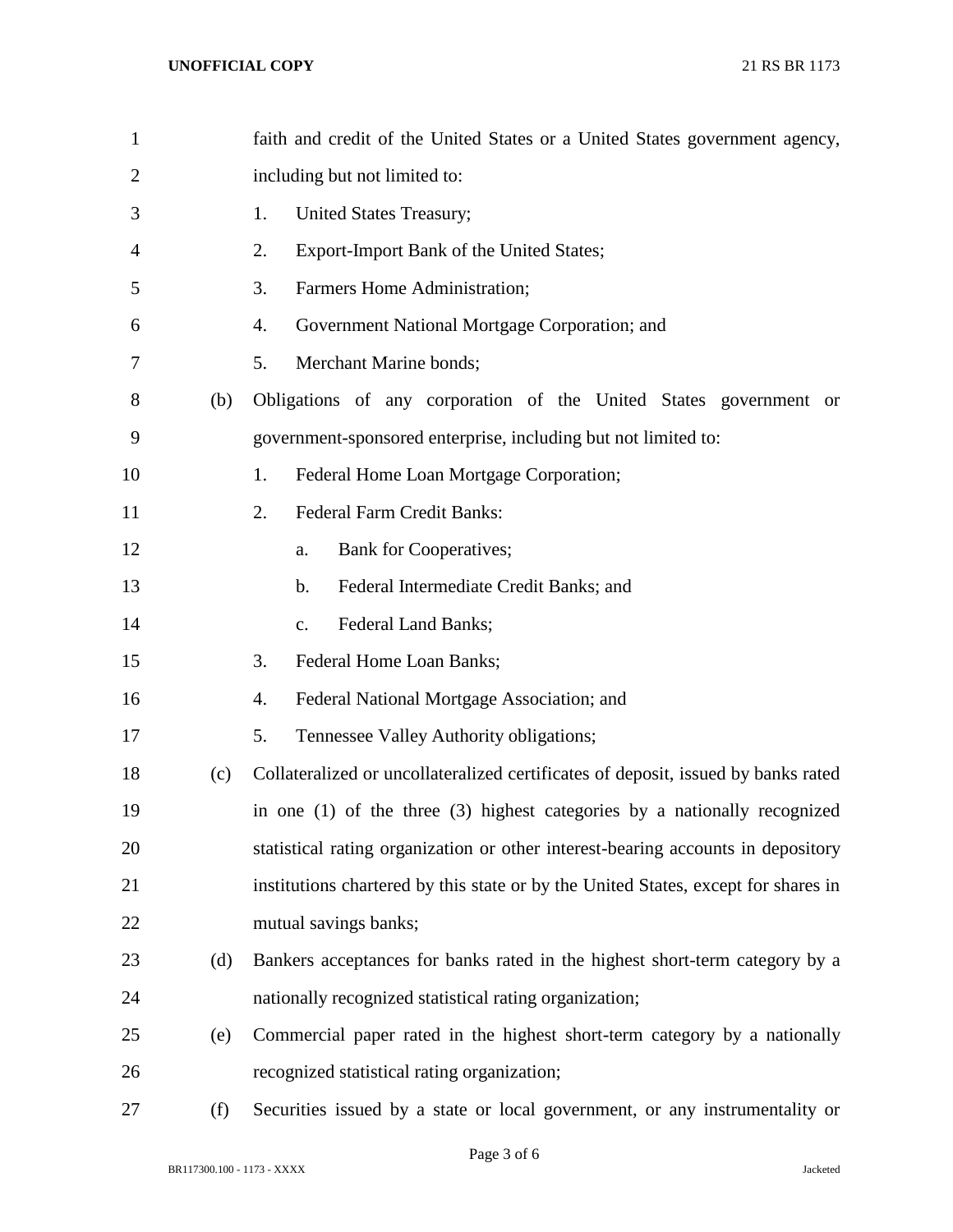- agency thereof, in the United States, and rated in one (1) of the three (3) highest long-term categories by a nationally recognized statistical rating organization;
- (g) United States denominated corporate, Yankee, and Eurodollar securities, excluding corporate stocks, issued by foreign and domestic issuers, including sovereign and supranational governments, rated in one (1) of the three (3) highest long-term categories by a nationally recognized statistical rating organization;
- (h) Asset-backed securities rated in the highest category by a nationally recognized statistical rating organization; and
- (i) Shares of mutual funds, each of which shall have the following characteristics:
- 12 1. The mutual fund shall be an open-end diversified investment company registered under Federal Investment Company Act of 1940, as amended;
- 2. The management company of the investment company shall have been 15 in operation for at least five (5) years;
- 3. The mutual fund shall be rated in the highest category by a nationally recognized statistical rating organization;
- 4. All of the securities in the mutual fund shall be eligible investments pursuant to this section; and
- (j) State and local delinquent property tax claims which upon purchase shall become certificates of delinquency secured by interests in real property not to exceed twenty-five million dollars (\$25,000,000) in the aggregate. For any certificates of delinquency that have been exonerated pursuant to KRS 132.220(5), the Department of Revenue shall offset the loss suffered by the Finance and Administration Cabinet against subsequent local distributions to the affected taxing districts as shown on the certificate of delinquency.
- (10) The State Investment Commission shall promulgate administrative regulations for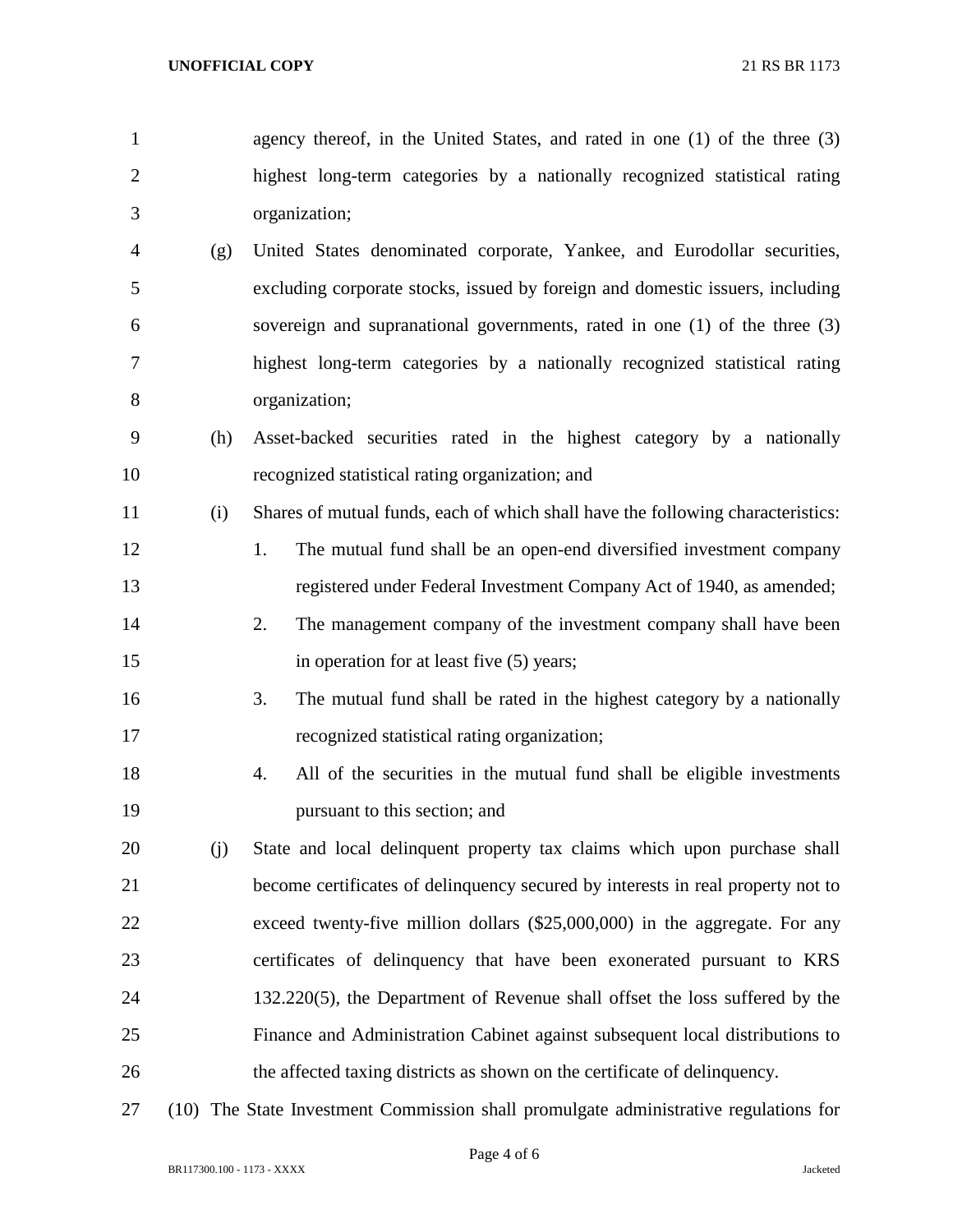- the investment and reinvestment of state funds in shares of mutual funds, and the regulations shall specify:
- (a) The long and short term goals of any investment;
- (b) The specification of moneys to be invested;
- (c) The amount of funds which may be invested per instrument;
- (d) The qualifications of instruments; and
- (e) The acceptable maturity of investments.

 (11) Any investment in obligations and securities pursuant to subsection (9) of this section shall satisfy this section if these obligations are subject to repurchase agreements, provided that delivery of these obligations is taken either directly or 11 through an authorized custodian.

- (12) (a) Income earned from investments made pursuant to this section shall accrue to the credit of the investment income account of the general fund, except that interest from investments of excess cash in the road fund shall be credited to the surplus account of the road fund and interest from investments of excess cash in the game and fish fund shall be credited to the game and fish fund, interest earned from investments of imprest cash funds and funds in the trust and revolving fund for each state public university shall be credited to the appropriate institutional account, and interest earned from the investment of funds accumulated solely by means of contributions and gifts shall not be diverted to any purpose other than that stipulated by the donor, when the donor shall have designated the use to which the interest shall be placed.
- (b) Except as otherwise provided by law, or by the obligations and covenants contained in resolutions and trust indentures adopted or entered into for state bond issues, interest earned from the investment of moneys appropriated to the capital construction accounts, trust and agency accounts, and trust and agency revolving accounts shall accrue to the capital construction investment